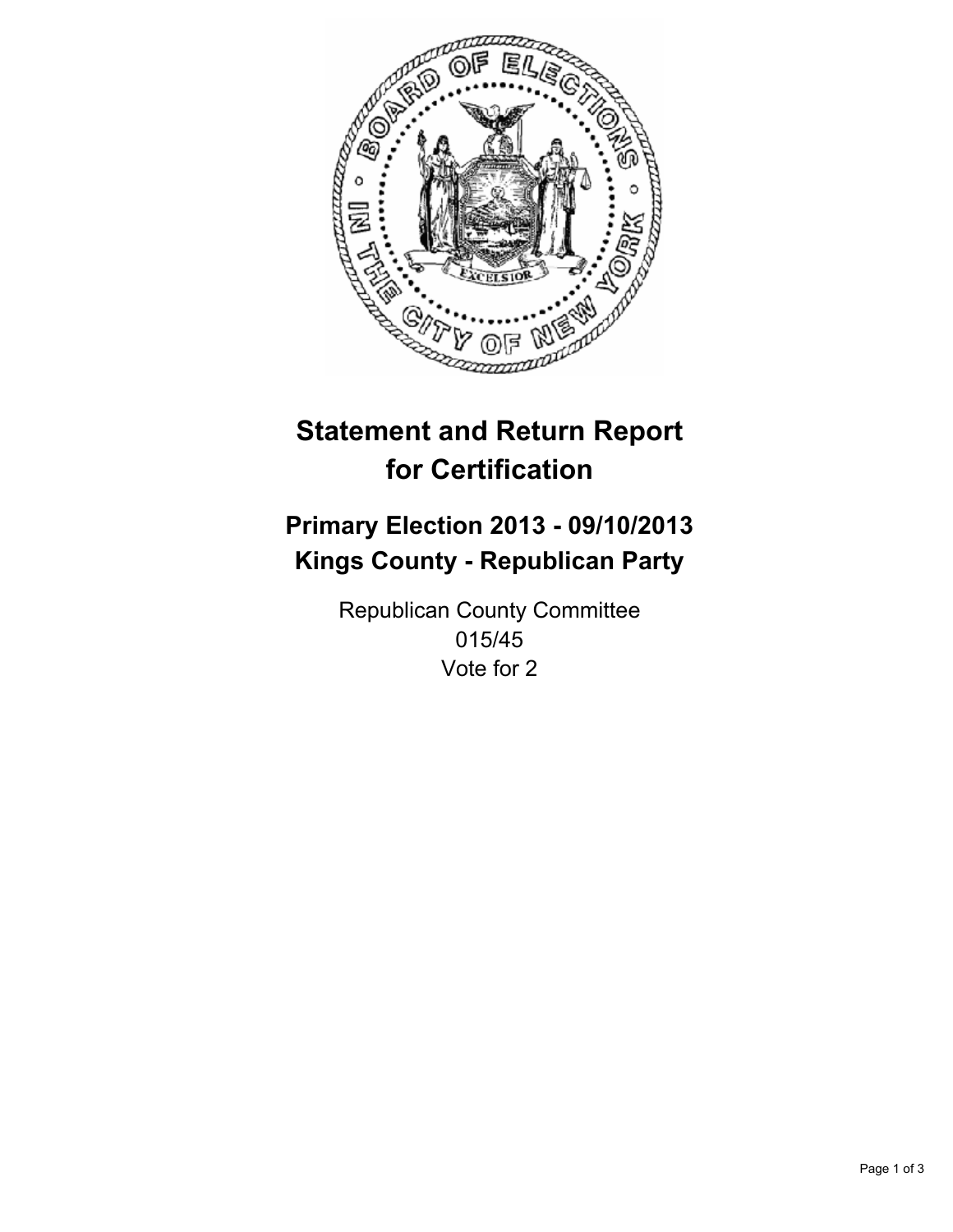

### **Assembly District 45**

| 0           |
|-------------|
| 0           |
| 0           |
| 0           |
| 0           |
| 4           |
| 0           |
| 0           |
| $\mathbf 0$ |
| 4           |
| $\mathbf 0$ |
| 8           |
|             |